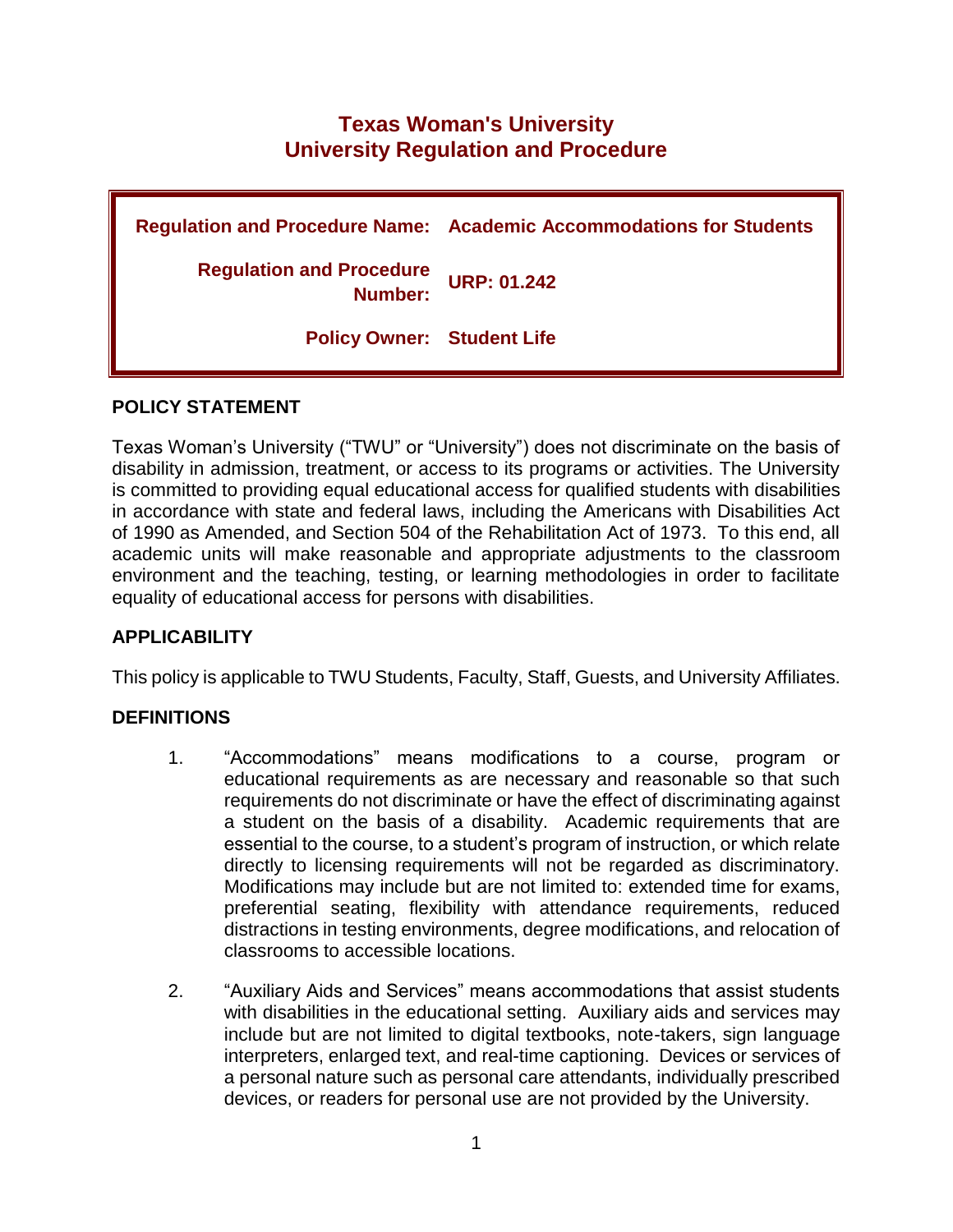- 3. "Disability Services Coordinator" means the official in the Disability Services for Students office responsible for determining and coordinating reasonable accommodation, modification, and auxiliary aids and services for qualified prospective, newly admitted, or currently enrolled students.
- 4. "Faculty" means a person who teaches a course offered for academic credit by TWU, teaching assistants, instructors, lab assistants, research assistants, lecturers, adjuncts, assistant professors, associate professors, and full professors. This also includes clinical faculty, visiting faculty, and adjunct faculty.
- 5. "Guest" means any individual not affiliated with TWU.
- 6. "MyDSS" means the online portal accessible through the DSS Website, used by DSS registered students to request faculty notification of DSS approved accommodations.
- 7. "Person with a Disability" means a person who has a physical or mental impairment which substantially limits one or more major life activities; who has a record of such impairment; or who is regarded as having such an impairment.
- 8. "Programs" means one of the following:
	- a. "Academic Programs" means any combination of courses and requirements leading to a degree, certificate, major, minor, or concentration. This includes both in-person and online courses and requirements.
	- b. "Non-Academic Programs" means all co-curricular programs, employment, activities, or services offered by the University. This includes both in-person and online programs, employment, activities, and services.
- 9. "Qualified student with a disability" means a student with a disability who meets the academic and technical standards required for admission and participation in educational program(s) and activities.
- 10. "Staff" means each classified, administrative, and professional employee who is appointed to work at least 20 hours each week for a period of four and one-half months, excluding students employed in positions for which student status is required as a condition of employment and those employees holding teaching and/or research positions classified as faculty.
- 11. "Student" means a person taking courses at TWU, a person who is not currently enrolled in courses but who has a continuing academic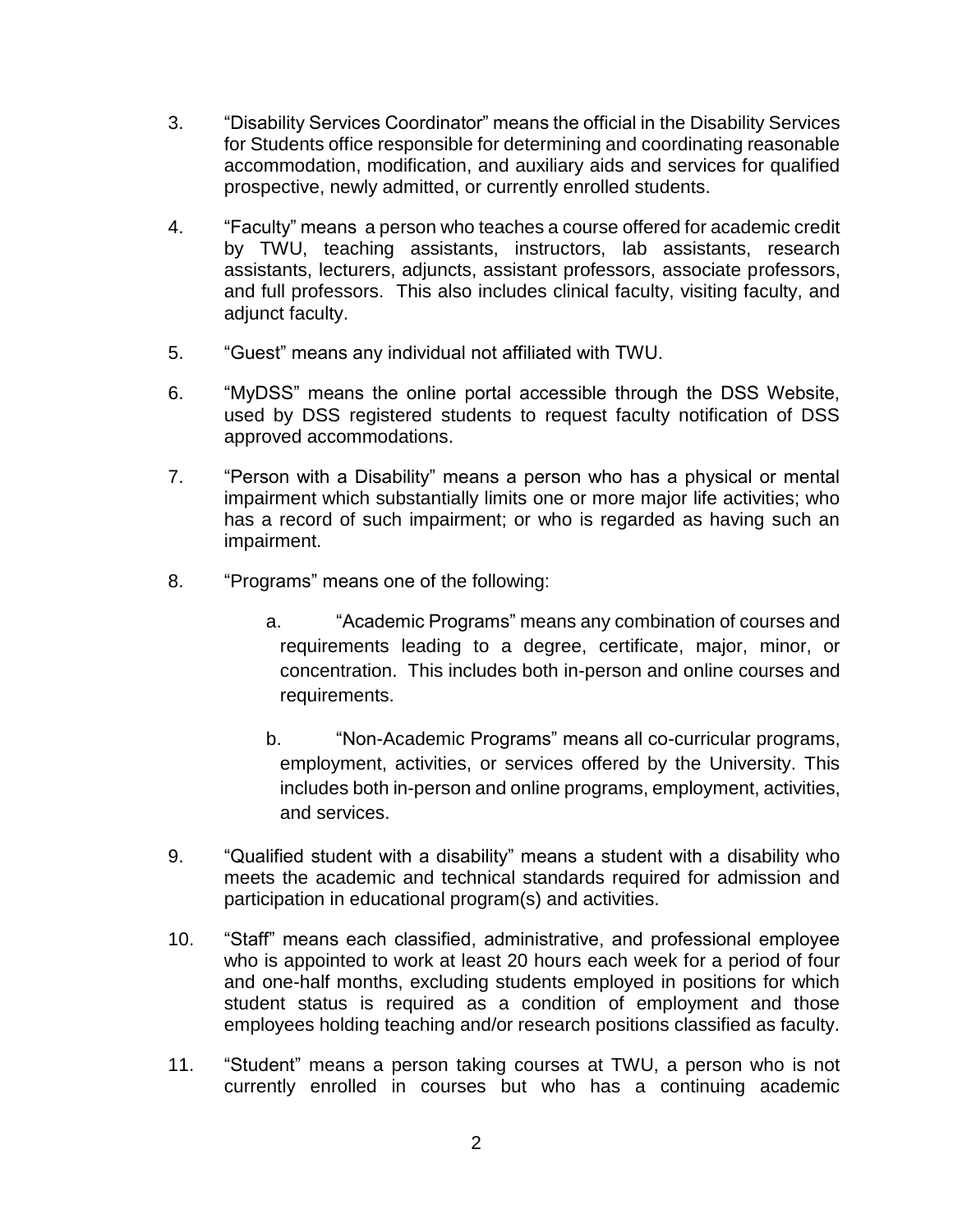relationship with TWU, and a person who has been admitted or readmitted to TWU.

- 12. "University Affiliate" means any individual associated with TWU in a capacity other than as a Student or Employee who has access to TWU resources through a contractual arrangement or other association. This includes the following individuals:
	- a. Contractors and Vendors: an individual, business, or governmental entity that has a fully executed contract to provide goods or services to TWU. This includes employees of contractors or vendors and independent contractors.
	- b. Employee of a Governmental Agency: an individual employed by a federal or Texas state agency.
	- c. Employee of a TWU-Affiliated Institution: an individual who works for organizations that are tightly aligned with the University.
	- d. Pre-Employment Individual: an individual who will be hired by the University and the hiring department has sponsored their access to TWU resources.
	- e. Other University Affiliate: any individual who does not fit into any other category and needs access to TWU resources.

#### **REGULATION AND PROCEDURE**

I. Referral of Students to Disability Services for Students ("DSS")

If a faculty or staff member is made aware that a student believes themselves to be a qualified student with a disability in need of accommodations or auxiliary aids and services, the student should be referred to DSS for consultation with a Disability Services Coordinator.

- II. Student Eligibility for Accommodation
	- A. DSS coordinates accommodations for TWU academic programs. A student is eligible for accommodation or auxiliary aids and services if they are documented as a qualified student with a disability and the Disability Services Coordinator has met with the student and determined that the functional limitations of the disability require such accommodation or auxiliary aids and services.
		- 1. Prospective students may request reasonable accommodation (e.g., for testing, campus tours, or orientation) at any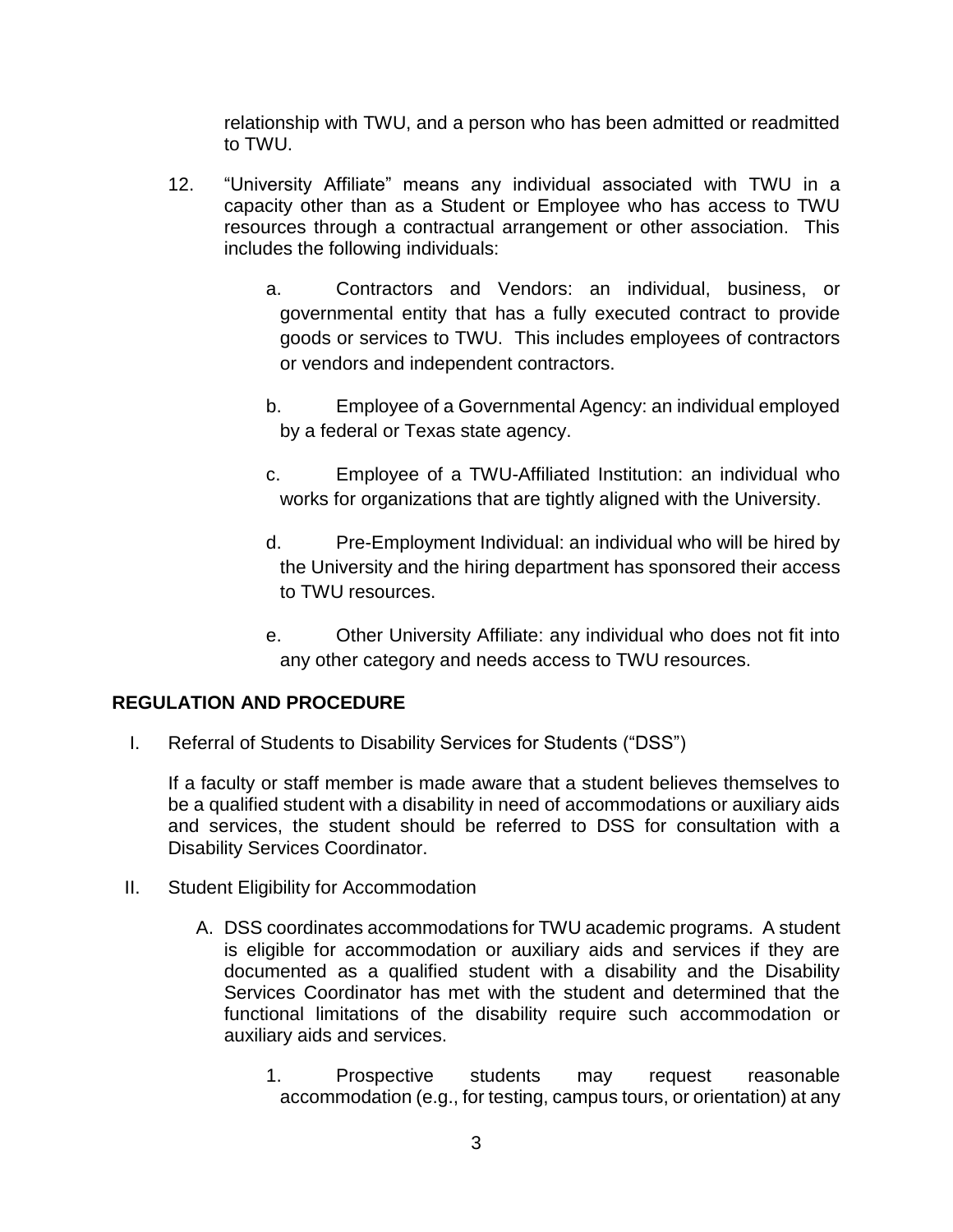time during the application process by submitting a written request to the hosting department (*See* URP 01.240: Campus Access for People with Disabilities).

- 2. Students may request reasonable accommodation for a nonacademic program by following URP 01.240: Campus Access for People with Disabilities.
- 3. Newly accepted and currently enrolled students are responsible for initiating a disability-related request for accommodation or auxiliary aids and services with DSS as early as possible in the semester through their MyDSS Portal, and prior to the time when the accommodation or auxiliary aids or service will be needed.
- 4. A student who encounters difficulty physically accessing a class or academic program in a TWU facility should meet with DSS to coordinate reasonable accommodations.
- 5. The Disability Services Coordinator has the discretion to determine the type of documentation necessary to establish eligibility for DSS services. Any costs related to this initial documentation will be the responsibility of the student.
- III. Determination, Limitations, and Notification Regarding Eligibility
	- A. Determination
		- 1. The University is required to provide reasonable academic accommodations and auxiliary aids and services that are necessary to afford students with disabilities an equal opportunity to participate in TWU's academic programs.
		- 2. The Disability Services Coordinator determines accommodations on a case-by-case basis, based on the documentation, the student's history, and specific functional limitations.
		- 3. The Disability Services Coordinator will determine whether accommodation or auxiliary aids or services are reasonable following an individual assessment of a student's written documentation and a personal meeting with the student.
		- 4. When necessary, the Disability Services Coordinator will collaborate with individual faculty members to identify reasonable accommodations that provide students with an equal opportunity without modifying essential course requirements.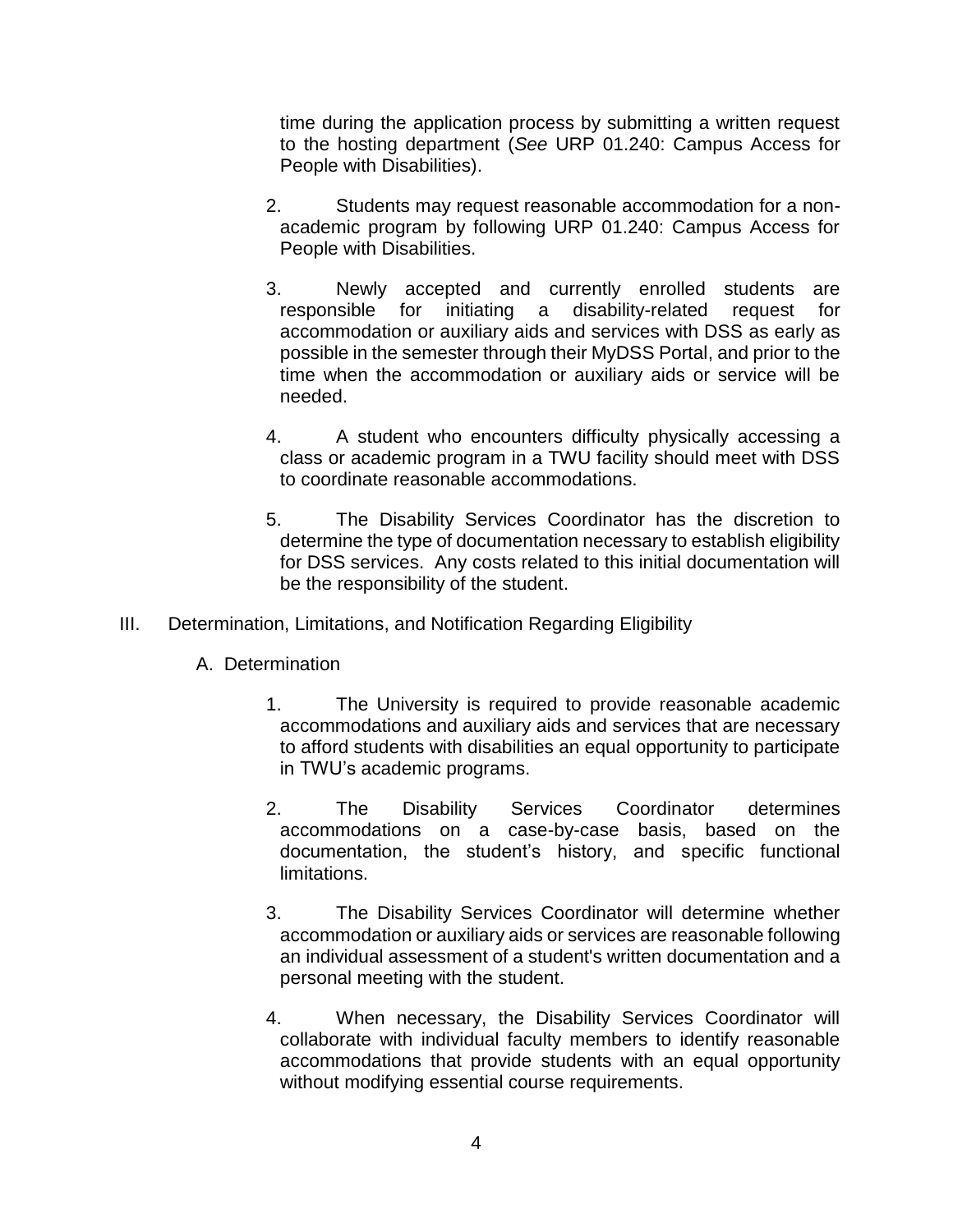- B. Limitations
	- 1. The University is not required to make accommodations or provide aids or services that would result in a fundamental alteration of an academic program or impose an undue burden on the University.
	- 2. The University is not required to alter or modify a course or academic program to the extent that it changes the fundamental nature of that course or program.
	- 3. Decisions regarding accommodations or auxiliary aids and services may require consultation with TWU faculty or administrators to consider the fundamental nature of a course or academic program.
	- 4. Accommodation notification emails are not retroactive and thus will not apply to coursework attempted or due prior to faculty receipt of verification of DSS approved accommodations.
- C. Notification
	- 1. The Disability Services Coordinator will provide eligibility notification regarding DSS registration status (registered, provisionally registered, pending documentation, or denied) and any approved accommodations or auxiliary aids and services via the student's TWU email account.
	- 2. Student accommodation notification emails must be requested by the student each semester. DSS will communicate a student's approved accommodations to faculty only after a student's MyDSS portal request.
	- 3. DSS communicates a student's approved accommodations to faculty through accommodation notification emails.
- IV. Student Responsibilities
	- A. A student has no obligation to inform the University that they have a disability; however, if a student desires an accommodation or other disability-related service from the University, the student must self-identify as having a disability.
	- B. A student who wishes to request disability-related accommodations or modification of certain generally applicable academic requirements must provide DSS with timely, relevant, and complete written documentation of the disability for which accommodation is requested.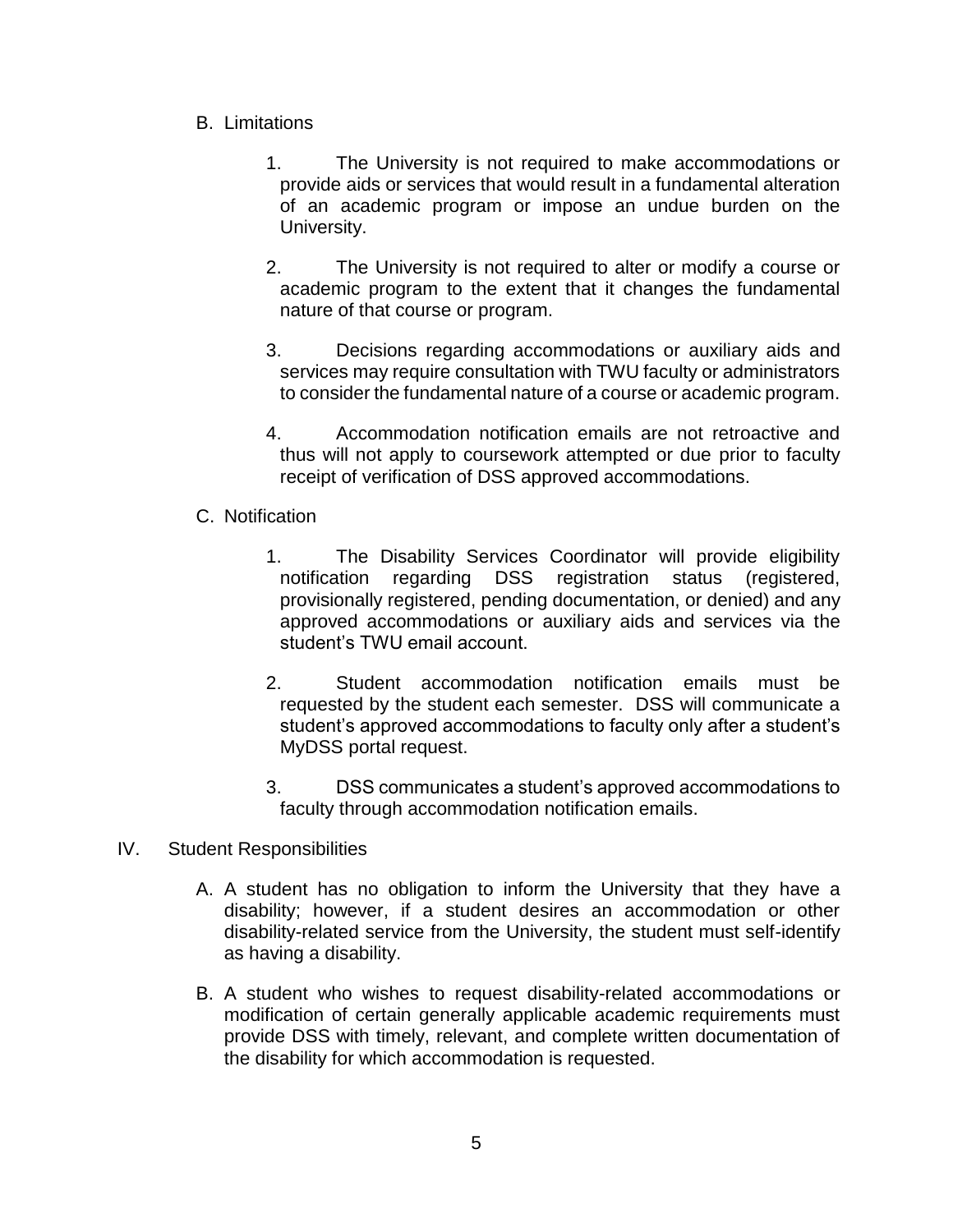- C. DSS approved students who are eligible for academic accommodations must request faculty accommodation notification emails through the MyDSS portal using TWU student login credentials in order to initiate the accommodation process for their specific courses they have been approved accommodations for.
- D. As early as possible in a semester, a student who has been approved for accommodation or use of auxiliary aids and services should seek a confidential meeting with the faculty members whose courses they have been approved accommodations for (in-person, virtually, or via telephone) to:
	- 1. Confirm email receipt of the accommodation notification; and
	- 2. Make arrangements for implementation of the approved accommodation(s) or use of auxiliary aids and services.
- E. Students are strongly encouraged to request faculty accommodation notification emails through the online MyDSS portal well in advance as faculty members have up to five (5) business days to provide approved accommodations.
- F. Students must request accommodations each semester that they desire to receive them. Faculty are not responsible for providing accommodations if they have not received the faculty notification from DSS for the current semester.
- G. Any student who feels that the granted accommodations are ineffective should inform the Disability Services Coordinator immediately so that alternate accommodations may be considered.
- V. Faculty Responsibilities
	- A. Faculty members may not deny an approved accommodation without consulting the Disability Services Coordinator to consider alternate means to accommodate a student's disability. At the request of a faculty member, DSS will review accommodations for a specific course to consider their impact on the fundamental nature of a course or academic program.
	- B. Faculty members may not disclose the student's disability to anyone without the written consent of the student.
	- C. After receiving an accommodation notification, faculty members have up to five (5) business days to provide the approved accommodations. This is to allow time for administrative planning.
	- D. Faculty are not required to honor requests for accommodation that have not been approved by DSS.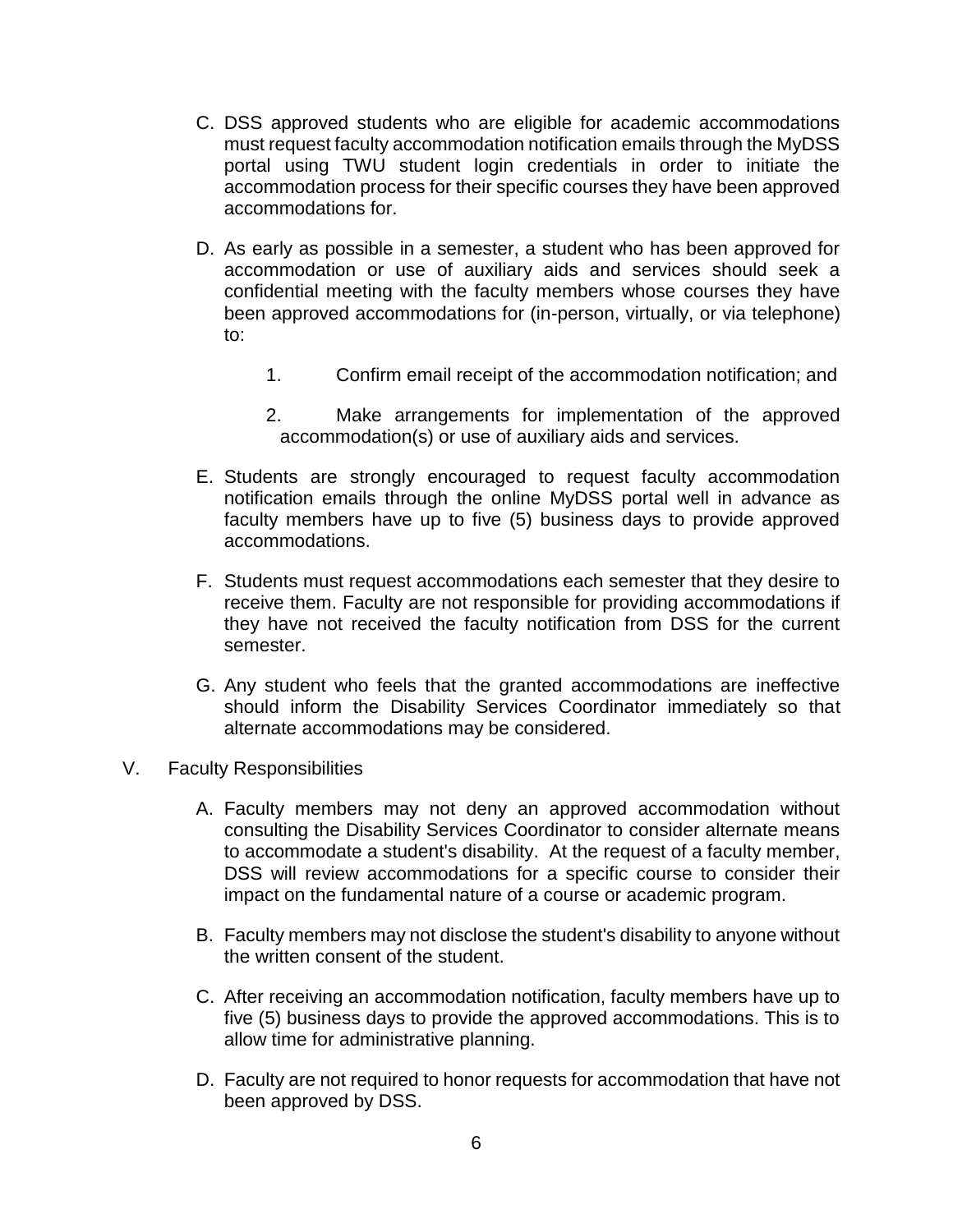- E. Course syllabi shall include the following statement:
	- 1. Disability Access Policy Statement: Texas Woman's University strives to make all learning experiences as accessible as possible. If you anticipate or experience academic barriers based on your disability (including mental health, chronic, or temporary medical conditions), please contact me via email, phone or during office hours, so that we may privately discuss options. To establish reasonable accommodations, please register with Disability Services for Students (DSS). After registration, contact me as soon as possible to discuss your accommodations so that they may be implemented in a timely fashion.
	- 2. DSS contact information: https://twu.edu/disability-services; dss@twu.edu; 940-898-3835; CFO Ste. 106
- VI. DSS Informal Resolution Process
	- A. Disability Services for Students and the Office of Civility and Community Standards are committed to working with TWU students with disabilities to resolve disagreements regarding the need for or implementation of accommodations. A student requesting an accommodation or use of auxiliary aids or services may seek dispute resolution in accordance with the procedures below if the student either disagrees with a decision of DSS, or is dissatisfied with an accommodation.
	- B. Informal Resolution. Students have fourteen (14) business days to notify the DSS Director if their initial accommodations do not address their accessibility needs. If the DSS Director cannot reach agreement with the student to resolve the concerns informally, the student may appeal to the Office of Civility and Community Standards.
- VII. ADA Coordinator
	- A. The ADA Coordinator, in the Office of Civility and Community Standards, shall receive and respond to complaints of discrimination on the basis of disability, including allegations of failure to accommodate; oversee the University's response to requests for accommodation from students; and oversee the response to campus accessibility issues in collaboration with other offices.
	- B. Students who believe that they have been discriminated against on the basis of having a disability, a record of disability, or being regarded as disabled may file a complaint with the Office of Civility and Community Standards.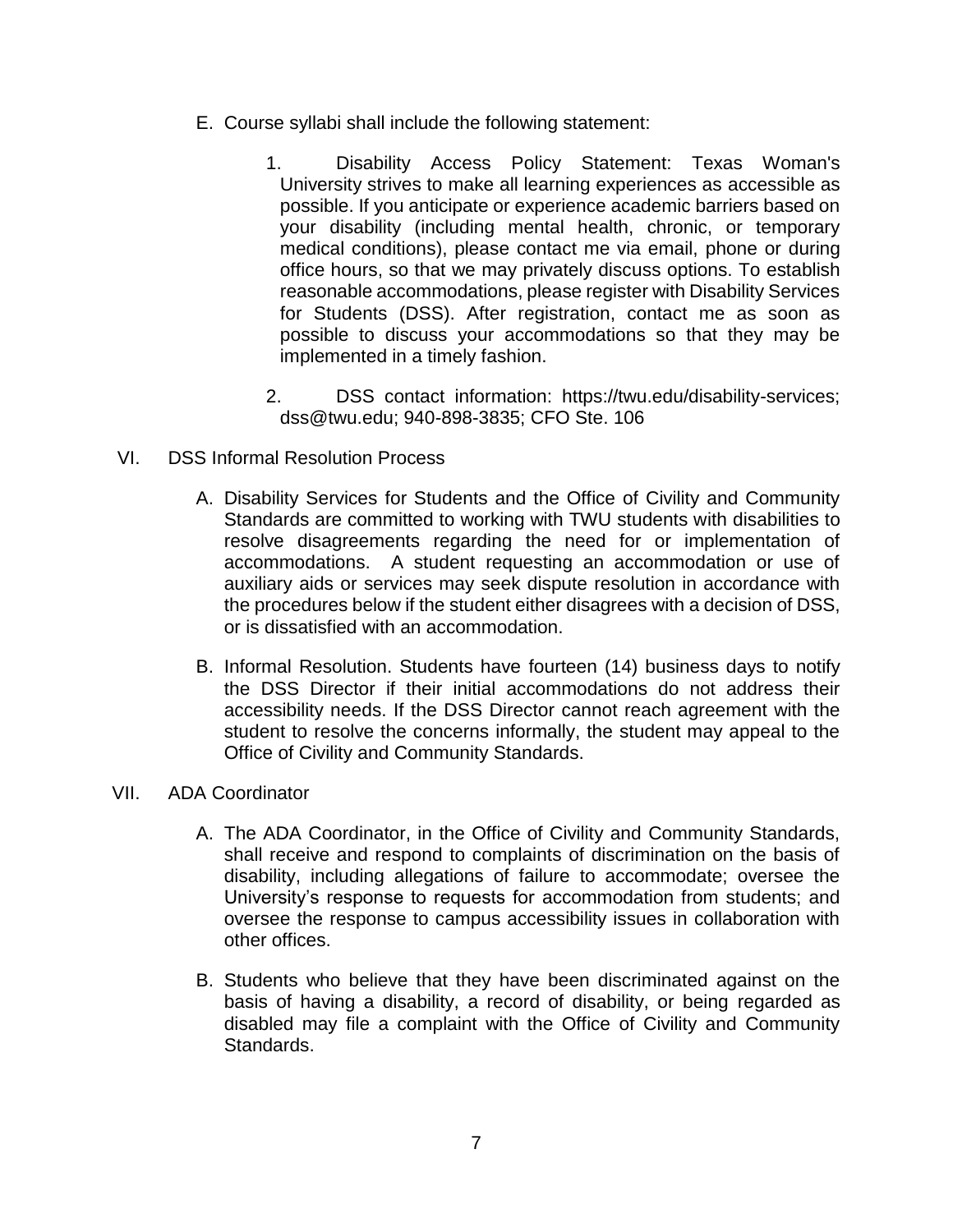- C. The ADA Coordinator's office is located in Old Main Suite 106. The ADA Coordinator can be reached by calling (940) 898-2968, or by emailing civility@twu.edu.
- VIII. Grievance Procedures
	- A. If a student is unsuccessful in their engagement of the DSS Informal Resolution Process detailed above, they may proceed with the following actions.
	- B. Formal Resolution. An Office of Civility and Community Standards investigator will review all written materials submitted by the student and will interview, as necessary under the circumstances, the student, DSS staff, faculty, and any other person deemed relevant to the issue. The Office of Civility and Community Standards will render a decision and inform the student via their TWU student email account.
	- C. Appeal Process. If the student is not satisfied with the decision reached through formal resolution, an appeal may be filed with the Director of Office of Civility and Community Standards pursuant to the URP 06.230: Student Grievance. A student is not required to exhaust informal and formal resolution methods before filing a grievance.
	- IX. Ineligibility
		- A. The ADA applies to all qualified students with a disability. Students who are not qualified students with a disability are not entitled to reasonable accommodation, and are not eligible to receive counseling or other assistance from DSS. DSS shall not issue any communications, directions or suggestions to faculty, staff, or administrators regarding students who have not been certified as ADA-eligible.
		- B. Students who are not ADA-eligible but still have an issue affecting their academic performance may seek assistance from the Office of Student Life. These officials will respond to all such requests in accordance with established academic policies.
		- C. A student seeking resolution to a non-disability related dispute concerning academic status arising from an administrative or faculty decision that the student regards as incorrect or unjust should refer to URP 02.220: Academic Administrative Complaints and Appeals.
	- X. Student Employees

Student Employees must request accommodations through the Office of Human Resources (*See* URP 06.500: Student Employment).

#### **REVIEW**